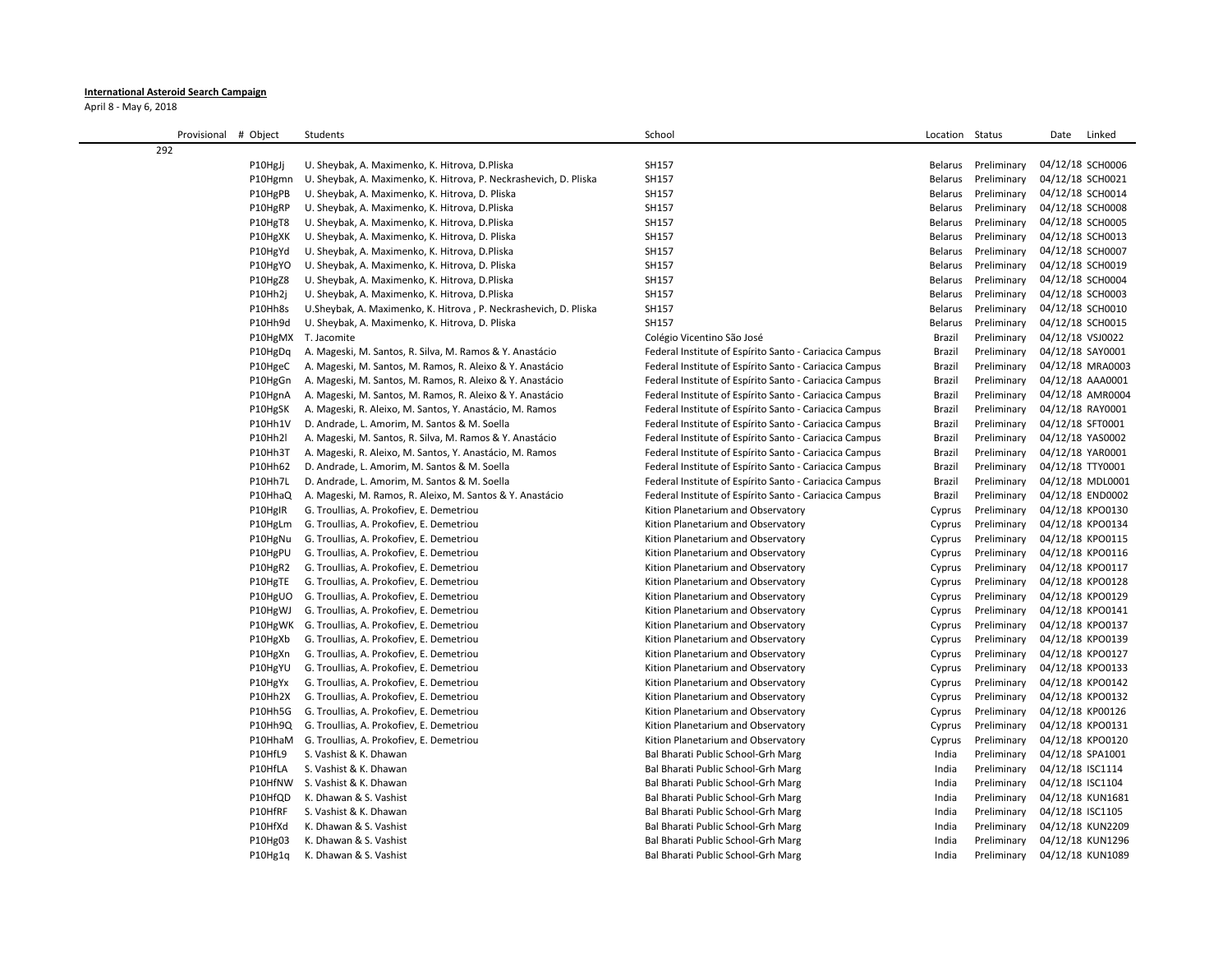| P10Hg2Q            | K. Dhawan & S. Vashist                                   | Bal Bharati Public School-Grh Marg | India | Preliminary | 04/12/18 KUN184  |
|--------------------|----------------------------------------------------------|------------------------------------|-------|-------------|------------------|
| P10Hg6i            | S. Vashist & K. Dhawan                                   | Bal Bharati Public School-Grh Marg | India | Preliminary | 04/12/18 ISC1106 |
| P10Hg9W            | K. Dhawan & S. Vashist                                   | Bal Bharati Public School-Grh Marg | India | Preliminary | 04/12/18 KUN102  |
| P10HgbR            | K. Dhawan & S. Vashist                                   | Bal Bharati Public School-Grh Marg | India | Preliminary | 04/12/18 KUN122  |
| P10Hgg4            | K. Dhawan & S. Vashist                                   | Bal Bharati Public School-Grh Marg | India | Preliminary | 04/12/18 KUN152  |
| P10HggA            | K. Dhawan & S. Vashist                                   | Bal Bharati Public School-Grh Marg | India | Preliminary | 04/12/18 KUN211  |
| P10HgGW            | S. Vashist & K. Dhawan                                   | Bal Bharati Public School-Grh Marg | India | Preliminary | 04/12/18 ISC1117 |
| P10Hgi8            | S. Vashist & K. Dhawan                                   | Bal Bharati Public School-Grh Marg | India | Preliminary | 04/12/18 ISC1115 |
| P10HgIX            | S. Vashist & K. Dhawan                                   | Bal Bharati Public School-Grh Marg | India | Preliminary | 04/12/18 SPA1004 |
| P10HgJP            | S. Vashist & K. Dhawan                                   | Bal Bharati Public School-Grh Marg | India | Preliminary | 04/12/18 SPA1003 |
| P10HgKE            | K. Dhawan & S. Vashist                                   | Bal Bharati Public School-Grh Marg | India | Preliminary | 04/12/18 KUN176  |
| P10HgIB            | K. Dhawan & S. Vashist                                   | Bal Bharati Public School-Grh Marg | India | Preliminary | 04/12/18 KUN160  |
| P10HgoL            | S. Vashist & K. Dhawan                                   | Bal Bharati Public School-Grh Marg | India | Preliminary | 04/12/18 ISC1111 |
| P10HgPW            | S. Vashist & K. Dhawan                                   | Bal Bharati Public School-Grh Marg | India | Preliminary | 04/12/18 SPA1002 |
| P10HgRJ            | K. Dhawan & S. Vashist                                   | Bal Bharati Public School-Grh Marg | India | Preliminary | 04/12/18 KUN202  |
| P10Hgsx            | S. Vashist & K. Dhawan                                   | Bal Bharati Public School-Grh Marg | India | Preliminary | 04/12/18 ISC1112 |
| P10Hgtv            | S. Vashist & K. Dhawan                                   | Bal Bharati Public School-Grh Marg | India | Preliminary | 04/12/18 SPA1000 |
| P10HgzT            | S. Vashist & K. Dhawan                                   | Bal Bharati Public School-Grh Marg | India | Preliminary | 04/12/18 ISC1110 |
| P10Hgzv            | S. Vashist & K. Dhawan                                   | Bal Bharati Public School-Grh Marg | India | Preliminary | 04/12/18 ISC1107 |
| P10Hh6V            | S. Vashist & K. Dhawan                                   | Bal Bharati Public School-Grh Marg | India | Preliminary | 04/12/18 ISC1116 |
| P10Hh7T            | K. Dhawan & S. Vashist                                   | Bal Bharati Public School-Grh Marg | India | Preliminary | 04/12/18 KUN136  |
| P10HfMe            | A.Mishra                                                 | Chinmaya Vidyalaya                 | India | Preliminary | 04/12/18 CHI0030 |
| P10HfMP            | A. Mishra                                                | Chinmaya Vidyalaya                 | India | Preliminary | 04/12/18 CHI0008 |
| P10HfRf            | A. Mishra                                                | Chinmaya Vidyalaya                 | India | Preliminary | 04/12/18 CHI0006 |
| P10Hg1N            | A.Mishra                                                 | Chinmaya Vidyalaya                 | India | Preliminary | 04/12/18 CHI0027 |
| P10Hg5S            | A.Mishra                                                 | Chinmaya Vidyalaya                 | India | Preliminary | 04/12/18 CHI0017 |
| P10HgBo            | A.Mishra                                                 | Chinmaya Vidyalaya                 | India | Preliminary | 04/12/18 CHI0021 |
| P10Hghp            | A.Mishra                                                 | Chinmaya Vidyalaya                 | India | Preliminary | 04/12/18 CHI0010 |
| P10HgHu            | A.Mishra                                                 | Chinmaya Vidyalaya                 | India | Preliminary | 04/12/18 CHI0023 |
| P10Hgkj            | A. Mishra                                                | Chinmaya Vidyalaya                 | India | Preliminary | 04/12/18 CHI0024 |
| P10Hglu            | A.Mishra                                                 | Chinmaya Vidyalaya                 | India | Preliminary | 04/12/18 CHI0005 |
| P10Hgph            | A.Mishra                                                 | Chinmaya Vidyalaya                 | India | Preliminary | 04/12/18 CHI0015 |
| P10HgrD            | A.Mishra                                                 | Chinmaya Vidyalaya                 | India | Preliminary | 04/12/18 CHI0039 |
| P10HgrY            | A. Mishra                                                | Chinmaya Vidyalaya                 | India | Preliminary | 04/12/18 CHI0017 |
| P10HgTP            | A.Mishra                                                 | Chinmaya Vidyalaya                 | India | Preliminary | 04/12/18 CHI0009 |
| P10HgWt            | A.Mishra                                                 | Chinmaya Vidyalaya                 | India | Preliminary | 04/12/18 CHI0012 |
| P10Hgyo            | A. Mishra                                                | Chinmaya Vidyalaya                 | India | Preliminary | 04/12/18 CHI0025 |
| P10Hh7l            | A.Mishra                                                 | Chinmaya Vidyalaya                 | India | Preliminary | 04/12/18 CHI0004 |
| P10Hh9n            | A. Mishra                                                | Chinmaya Vidyalaya                 | India | Preliminary | 04/12/18 CHI0011 |
| P10HfMd            | A. Khunger, S. Jain, P. Gahlot, S. Bhatt, S. Yadav       | Infinity Space Club                | India | Preliminary | 04/12/18 ISC0119 |
| P10HfR1            | A. Bali, A. Khanna, A.Manchanda, A. Purohit, U. Kumar    | Infinity Space Club                | India | Preliminary | 04/12/18 ISC1838 |
|                    |                                                          |                                    | India |             |                  |
| P10HfRc<br>P10HfRM | A. Bali, A. Khanna, A.Manchanda, A. Purohit, U. Kumar    | Infinity Space Club                |       | Preliminary | 04/12/18 ISC1390 |
|                    | A. Bali, A. Khanna, A.Manchanda, A. Purohit, V. Deshmukh | Infinity Space Club                | India | Preliminary | 04/12/18 ISC1633 |
| P10HfZK            | A. Bali, A. Khanna, A.Manchanda, A. Purohit, U. Kumar    | Infinity Space Club                | India | Preliminary | 04/12/18 ISC1323 |
| P10Hg2v            | A. Khunger, S. Jain, P. Gahlot, S. Bhatt, S. Yadav       | Infinity Space Club                | India | Preliminary | 04/12/18 ISC0183 |
| P10Hga6            | A. Bali, A. Khanna, A. Manchanda, A. Purohit, U. Kumar   | Infinity Space Club                | India | Preliminary | 04/12/18 ISC1170 |
| P10Hgan            | A. Bali, A. Khanna, A.Manchanda, A. Purohit, V. Deshmukh | Infinity Space Club                | India | Preliminary | 04/12/18 ISC1634 |
| P10HgbD            | A. Bali, A. Khanna, A.Manchanda, A. Purohit, U. Kumar    | Infinity Space Club                | India | Preliminary | 04/12/18 ISC1426 |
| P10HgBG            | A. Khunger, S. Jain, P. Gahlot, S. Bhatt, S. Yadav       | Infinity Space Club                | India | Preliminary | 04/12/18 ISC0027 |
| P10HgbH            | A. Khunger, S. Jain, P. Gahlot, S. Bhatt, S. Yadav       | Infinity Space Club                | India | Preliminary | 04/12/18 ISC0001 |
| P10HgCu            | A. Khunger, S. Jain, P. Gahlot, S. Bhatt, S. Yadav       | Infinity Space Club                | India | Preliminary | 04/12/18 ISC0048 |
| P10HgeB            | A. Bali, A. Khanna, A.Manchanda, A. Purohit, U. Kumar    | Infinity Space Club                | India | Preliminary | 04/12/18 ISC1120 |
| P10HgHQ            | A. Bali, A. Khanna, A.Manchanda, A. Purohit, U. Kumar    | Infinity Space Club                | India | Preliminary | 04/12/18 ISC1367 |
| P10Hghs            | A. Bali, A. Khanna, A. Manchanda, A. Purohit, U. Kumar   | Infinity Space Club                | India | Preliminary | 04/12/18 ISC1160 |

| Bal Bharati Public School-Grh Marg | India | Preliminary | 04/12/18 KUN1849 |                  |
|------------------------------------|-------|-------------|------------------|------------------|
| Bal Bharati Public School-Grh Marg | India | Preliminary | 04/12/18 ISC1106 |                  |
| Bal Bharati Public School-Grh Marg | India | Preliminary |                  | 04/12/18 KUN1024 |
| Bal Bharati Public School-Grh Marg | India | Preliminary |                  | 04/12/18 KUN1225 |
| Bal Bharati Public School-Grh Marg | India | Preliminary |                  | 04/12/18 KUN1521 |
| Bal Bharati Public School-Grh Marg | India | Preliminary |                  | 04/12/18 KUN2116 |
| Bal Bharati Public School-Grh Marg | India | Preliminary | 04/12/18 ISC1117 |                  |
| Bal Bharati Public School-Grh Marg | India | Preliminary | 04/12/18 ISC1115 |                  |
| Bal Bharati Public School-Grh Marg | India | Preliminary | 04/12/18 SPA1004 |                  |
| Bal Bharati Public School-Grh Marg | India | Preliminary | 04/12/18 SPA1003 |                  |
| Bal Bharati Public School-Grh Marg | India | Preliminary |                  | 04/12/18 KUN1764 |
| Bal Bharati Public School-Grh Marg | India | Preliminary |                  | 04/12/18 KUN1600 |
| Bal Bharati Public School-Grh Marg | India | Preliminary | 04/12/18 ISC1111 |                  |
| Bal Bharati Public School-Grh Marg | India | Preliminary | 04/12/18 SPA1002 |                  |
| Bal Bharati Public School-Grh Marg | India | Preliminary |                  | 04/12/18 KUN2025 |
| Bal Bharati Public School-Grh Marg | India | Preliminary | 04/12/18 ISC1112 |                  |
| Bal Bharati Public School-Grh Marg | India | Preliminary | 04/12/18 SPA1000 |                  |
| Bal Bharati Public School-Grh Marg | India | Preliminary | 04/12/18 ISC1110 |                  |
| Bal Bharati Public School-Grh Marg | India | Preliminary | 04/12/18 ISC1107 |                  |
| Bal Bharati Public School-Grh Marg | India | Preliminary | 04/12/18 ISC1116 |                  |
| Bal Bharati Public School-Grh Marg | India | Preliminary |                  | 04/12/18 KUN1369 |
| Chinmaya Vidyalaya                 | India | Preliminary | 04/12/18 CHI0030 |                  |
| Chinmaya Vidyalaya                 | India | Preliminary | 04/12/18 CHI0008 |                  |
| Chinmaya Vidyalaya                 | India | Preliminary | 04/12/18 CHI0006 |                  |
| Chinmaya Vidyalaya                 | India | Preliminary | 04/12/18 CHI0027 |                  |
| Chinmaya Vidyalaya                 | India | Preliminary | 04/12/18 CHI0017 |                  |
| Chinmaya Vidyalaya                 | India | Preliminary | 04/12/18 CHI0021 |                  |
| Chinmaya Vidyalaya                 | India | Preliminary | 04/12/18 CHI0010 |                  |
| Chinmaya Vidyalaya                 | India | Preliminary | 04/12/18 CHI0023 |                  |
| Chinmaya Vidyalaya                 | India | Preliminary | 04/12/18 CHI0024 |                  |
| Chinmaya Vidyalaya                 | India | Preliminary | 04/12/18 CHI0005 |                  |
| Chinmaya Vidyalaya                 | India | Preliminary | 04/12/18 CHI0015 |                  |
| Chinmaya Vidyalaya                 | India | Preliminary | 04/12/18 CHI0039 |                  |
| Chinmaya Vidyalaya                 | India | Preliminary | 04/12/18 CHI0017 |                  |
| Chinmaya Vidyalaya                 | India | Preliminary | 04/12/18 CHI0009 |                  |
| Chinmaya Vidyalaya                 | India | Preliminary | 04/12/18 CHI0012 |                  |
| Chinmaya Vidyalaya                 | India | Preliminary | 04/12/18 CHI0025 |                  |
| Chinmaya Vidyalaya                 | India | Preliminary | 04/12/18 CHI0004 |                  |
| Chinmaya Vidyalaya                 | India | Preliminary | 04/12/18 CHI0011 |                  |
| Infinity Space Club                | India | Preliminary | 04/12/18 ISC0119 |                  |
| Infinity Space Club                | India | Preliminary | 04/12/18 ISC1838 |                  |
| Infinity Space Club                | India | Preliminary | 04/12/18 ISC1390 |                  |
| Infinity Space Club                | India | Preliminary | 04/12/18 ISC1633 |                  |
| Infinity Space Club                | India | Preliminary | 04/12/18 ISC1323 |                  |
| Infinity Space Club                | India | Preliminary | 04/12/18 ISC0183 |                  |
| Infinity Space Club                | India | Preliminary | 04/12/18 ISC1170 |                  |
| Infinity Space Club                | India | Preliminary | 04/12/18 ISC1634 |                  |
| Infinity Space Club                | India | Preliminary | 04/12/18 ISC1426 |                  |
| Infinity Space Club                | India | Preliminary | 04/12/18 ISC0027 |                  |
| Infinity Space Club                | India | Preliminary | 04/12/18 ISC0001 |                  |
| Infinity Space Club                | India | Preliminary | 04/12/18 ISC0048 |                  |
| Infinity Space Club                | India | Preliminary | 04/12/18 ISC1120 |                  |
| Infinity Space Club                | India | Preliminary | 04/12/18 ISC1367 |                  |
| Infinity Space Club                | India | Preliminary | 04/12/18 ISC1160 |                  |
|                                    |       |             |                  |                  |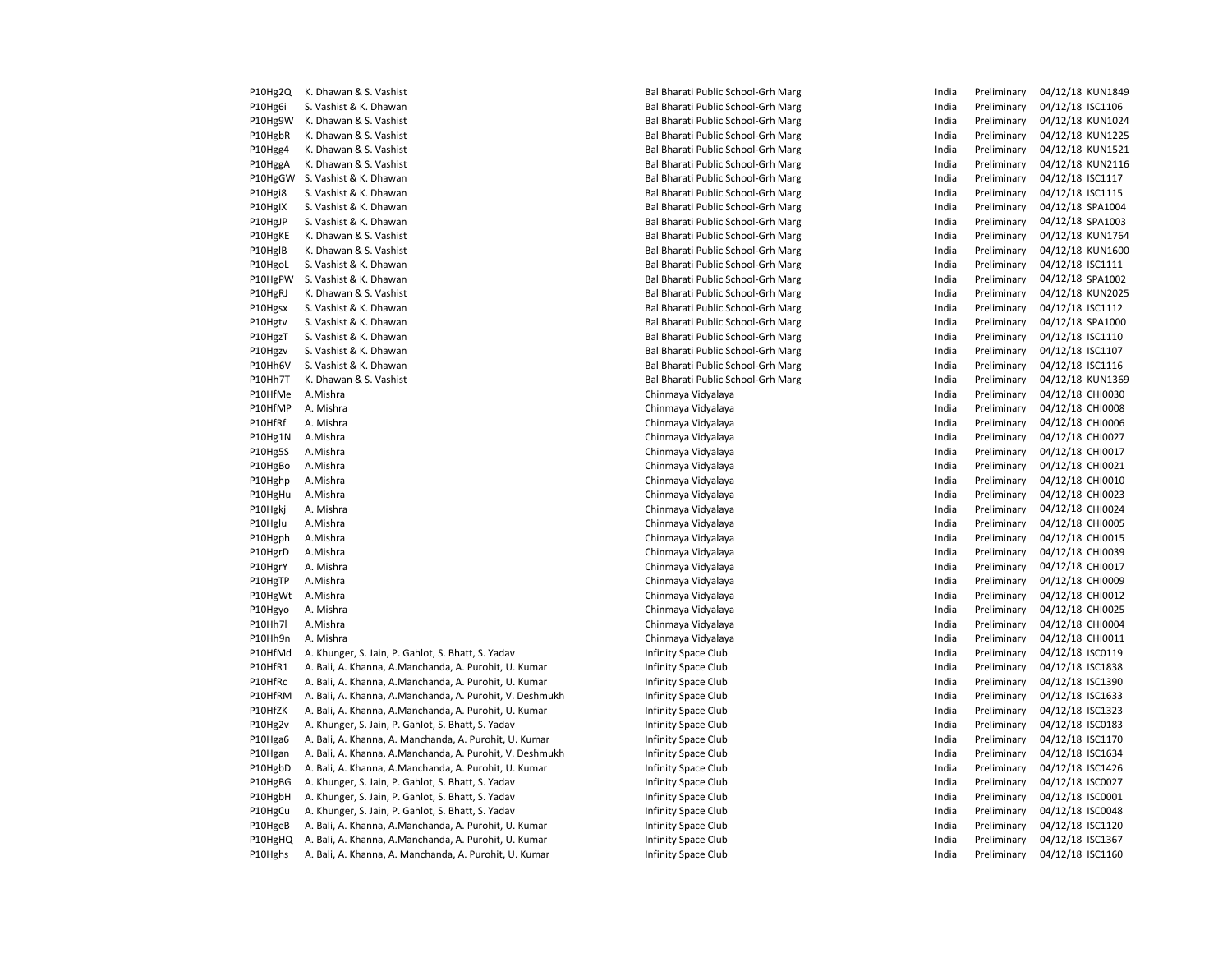| P10HgJs            | A. Bali, A. Khanna, A.Manchanda, A. Purohit, V. Deshmukh                                           | Infinity Space Club                                                                  | India | Preliminary                | 04/12/18 ISC1627                   |
|--------------------|----------------------------------------------------------------------------------------------------|--------------------------------------------------------------------------------------|-------|----------------------------|------------------------------------|
| P10HgLR            | A. Bali, A. Khanna, A.Manchanda, A. Purohit, U. Kumar                                              | Infinity Space Club                                                                  | India | Preliminary                | 04/12/18 ISC1840                   |
| P10HgM3            | A. Khunger, S. Jain, S. Bhatt, S. Yadav, A. Sharma                                                 | Infinity Space Club                                                                  | India | Preliminary                | 04/12/18 ISC0474                   |
| P10HgPK            | A. Bali, A. Khanna, A.Manchanda, A. Purohit, U. Kumar                                              | Infinity Space Club                                                                  | India | Preliminary                | 04/12/18 ISC1093                   |
| P10HgPZ            | A. Khunger, S. Jain, P. Gahlot, S. Bhatt, S. Yadav                                                 | Infinity Space Club                                                                  | India | Preliminary                | 04/12/18 ISC0114                   |
| P10HgWd            | A. Khunger, S. Jain, S. Bhatt, S. Yadav, A. Sharma                                                 | Infinity Space Club                                                                  | India | Preliminary                | 04/12/18 ISC0312                   |
| P10Hgwz            | A. Khunger, S. Jain, P. Gahlot, S. Bhatt, S. Yadav                                                 | Infinity Space Club                                                                  | India | Preliminary                | 04/12/18 ISC0075                   |
| P10Hgy1            | A. Bali, A. Khanna, A.Manchanda, A. Purohit, U. Kumar                                              | Infinity Space Club                                                                  | India | Preliminary                | 04/12/18 ISC1451                   |
| P10Hh00            | A. Khunger, S. Jain, S. Bhatt, S. Yadav, I. Khunger                                                | Infinity Space Club                                                                  | India | Preliminary                | 04/12/18 ISC0419                   |
| P10HgGA            | A. Khunger, S. Jain, S. Bhatt, S. Yadav, A. Sharma                                                 | Infinity Space Club                                                                  | India | Preliminary                | 04/12/18 ISC0329                   |
| P10Hh2D            | A. Khunger, S. Jain, S. Bhatt, S. Yadav, A. Sharma                                                 | Infinity Space Club                                                                  | India | Preliminary                | 04/12/18 ISC0357                   |
| P10HfNh            | K. Daniel, M. Ray & Y. Joshi                                                                       | Karunya Institute of Technology and Sciences                                         | India | Preliminary                | 04/12/18 KEV100                    |
| P10HfQ4            | K. Daniel, M. Ray & Y. Joshi                                                                       | Karunya Institute of Technology and Sciences                                         | India | Preliminary                | 04/12/18 KEV100                    |
| P10HfQN            | K. Daniel, M. Ray & Y. Joshi                                                                       | Karunya Institute of Technology and Sciences                                         | India | Preliminary                | 04/12/18 KEV000                    |
| P10HfS6            | K. Daniel, M. Ray & Y. Joshi                                                                       | Karunya Institute of Technology and Sciences                                         | India | Preliminary                | 04/12/18 KEV100                    |
| P10HfTN            | K. Daniel, M. Ray & Y. Joshi                                                                       | Karunya Institute of Technology and Sciences                                         | India | Preliminary                | 04/12/18 KEV200                    |
| P10HfV1            | K. Daniel, M. Ray & Y. Joshi                                                                       | Karunya Institute of Technology and Sciences                                         | India | Preliminary                | 04/12/18 KEV100                    |
| P10HfWe            | K. Daniel, M. Ray & Y. Joshi                                                                       | Karunya Institute of Technology and Sciences                                         | India | Preliminary                | 04/12/18 KEV100                    |
| P10Hg1b            | K. Daniel, M. Ray & Y. Joshi                                                                       | Karunya Institute of Technology and Sciences                                         | India | Preliminary                | 04/12/18 KEV100                    |
| P10Hg1p            | K. Daniel, M. Ray & Y. Joshi                                                                       | Karunya Institute of Technology and Sciences                                         | India | Preliminary                | 04/12/18 KEV100                    |
| P10Hg6U            | K. Daniel, M. Ray & Y. Joshi                                                                       | Karunya Institute of Technology and Sciences                                         | India | Preliminary                | 04/12/18 KEV100                    |
| P10Hg7P            | K. Daniel, M. Ray & Y. Joshi                                                                       | Karunya Institute of Technology and Sciences                                         | India | Preliminary                | 04/12/18 KEV100                    |
| P10Hg7Z            | K. Daniel, M. Ray & Y. Joshi                                                                       | Karunya Institute of Technology and Sciences                                         | India | Preliminary                | 04/12/18 KEV200                    |
| P10Hg8n            | K. Daniel, M. Ray & Y. Joshi                                                                       | Karunya Institute of Technology and Sciences                                         | India | Preliminary                | 04/12/18 KEV100                    |
| P10HgFj            | K. Daniel, M. Ray & Y. Joshi                                                                       | Karunya Institute of Technology and Sciences                                         | India | Preliminary                | 04/12/18 KEV100                    |
| P10HggU            | K. Daniel, M. Ray & Y. Joshi                                                                       | Karunya Institute of Technology and Sciences                                         | India | Preliminary                | 04/12/18 KEV100                    |
| P10HggW            | K. Daniel, M. Ray & Y. Joshi                                                                       | Karunya Institute of Technology and Sciences                                         | India | Preliminary                | 04/12/18 KEV100                    |
| P10HgGz            | K. Daniel, M. Ray & Y. Joshi                                                                       | Karunya Institute of Technology and Sciences                                         | India | Preliminary                | 04/12/18 KEV000                    |
| P10HgHs            | K. Daniel, M. Ray & Y. Joshi                                                                       | Karunya Institute of Technology and Sciences                                         | India | Preliminary                | 04/12/18 KEV100                    |
| P10HgnQ            | K. Daniel, M. Ray & Y. Joshi                                                                       | Karunya Institute of Technology and Sciences                                         | India | Preliminary                | 04/12/18 KEV100                    |
| P10Hgog            | K. Daniel, M. Ray & Y. Joshi                                                                       | Karunya Institute of Technology and Sciences                                         | India | Preliminary                | 04/12/18 KEV100                    |
| P10Hgr1            | K. Daniel, M. Ray & Y. Joshi                                                                       | Karunya Institute of Technology and Sciences                                         | India | Preliminary                | 04/12/18 KEV100                    |
| P10HgR8            | K. Daniel, M. Ray & Y. Joshi                                                                       | Karunya Institute of Technology and Sciences                                         | India | Preliminary                | 04/12/18 KEV100                    |
| P10Hgsf            | K. Daniel, M. Ray & Y. Joshi                                                                       | Karunya Institute of Technology and Sciences                                         | India | Preliminary                | 04/12/18 KEV100                    |
| P10HgsF            | K. Daniel, M. Ray & Y. Joshi                                                                       | Karunya Institute of Technology and Sciences                                         | India | Preliminary                | 04/12/18 KEV100                    |
| P10HgVB            | K. Daniel, M. Ray & Y. Joshi                                                                       | Karunya Institute of Technology and Sciences                                         | India | Preliminary                | 04/12/18 KEV000                    |
| P10Hgxz            | K. Daniel, M. Ray & Y. Joshi                                                                       | Karunya Institute of Technology and Sciences                                         | India | Preliminary                | 04/12/18 KEV100                    |
| P10Hh3K            | K. Daniel, M. Ray & Y. Joshi                                                                       | Karunya Institute of Technology and Sciences                                         | India | Preliminary                | 04/12/18 KEV100                    |
| P10HfLM            | T. Goyal, T. Gupta, D. Navlani, D. Paliwal, P. Rawat                                               | University of Petroleum & Energy Studies                                             | India | Preliminary                | 04/12/18 UPE008                    |
| P10HfP4            | T. Goyal, T. Gupta, D. Navlani, D. Paliwal, P. Rawat                                               | University of Petroleum & Energy Studies                                             | India | Preliminary                | 04/12/18 UPE012                    |
| P10HfQF            | T. Goyal, T. Gupta, D. Navlani, D. Paliwal, P. Rawat                                               | University of Petroleum & Energy Studies                                             | India | Preliminary                | 04/12/18 UPE006                    |
| P10HfX8            | K. Joshi, H. Soni, S. Singh, S. Faraz Ali, V. Kasture                                              | University of Petroleum & Energy Studies                                             | India | Preliminary                | 04/12/18 UPE113                    |
| P10Hg8e            | T. Goyal, T. Gupta, D. Navlani, D. Paliwal, P. Rawat                                               | University of Petroleum & Energy Studies                                             | India | Preliminary                | 04/12/18 UPE003                    |
| P10HgbQ            | T. Goyal, T. Gupta, D. Navlani, D. Paliwal, P. Rawat                                               | University of Petroleum & Energy Studies                                             | India | Preliminary                | 04/12/18 UPE026                    |
| P10Hgdf            | K. Joshi, H. Soni, S. Singh, S. Faraz Ali, V. Kasture                                              | University of Petroleum & Energy Studies                                             | India | Preliminary                | 04/12/18 UPE100                    |
| P10HgI1            | T. Goyal, T. Gupta, D. Navlani, D. Paliwal, P. Rawat                                               | University of Petroleum & Energy Studies                                             | India | Preliminary                | 04/12/18 UPE007                    |
| P10HgiG            | K. Joshi, H. Soni, S. Singh, S. Faraz Ali, V. Kasture                                              | University of Petroleum & Energy Studies                                             | India | Preliminary                | 04/12/18 UPE103                    |
| P10Hglf            | K. Joshi, H. Soni, S. Singh, S. Faraz Ali, V. Kasture                                              | University of Petroleum & Energy Studies                                             | India | Preliminary                | 04/12/18 UPE128                    |
|                    |                                                                                                    |                                                                                      | India |                            |                                    |
| P10Hgo7<br>P10Hgun | K. Joshi, H. Soni, S. Singh, S. Faraz Ali, V. Kasture<br>K. Joshi, H. Soni, S. Singh, S. Faraz Ali | University of Petroleum & Energy Studies<br>University of Petroleum & Energy Studies | India | Preliminary<br>Preliminary | 04/12/18 UPE114<br>04/12/18 UPE124 |
| P10HgvR            | T. Goyal, T. Gupta, D. Navlani, D. Paliwal, P. Rawat                                               | University of Petroleum & Energy Studies                                             | India | Preliminary                | 04/12/18 UPE005                    |
| P10Hh5a            | T. Goyal, T. Gupta, D. Navlani, D. Paliwal, P. Rawat                                               | University of Petroleum & Energy Studies                                             | India | Preliminary                | 04/12/18 UPE019                    |
| P10HfMI            | A. Karaminejad, N. Khajefard                                                                       | Asteroid Explorers of Borazjan                                                       | Iran  | Preliminary                | 04/12/18 AEB001                    |
| P10HfO0            | A. Karaminejad, N. Khajefard                                                                       | Asteroid Explorers of Borazjan                                                       | Iran  | Preliminary                | 04/12/18 AEB003                    |
|                    |                                                                                                    |                                                                                      |       |                            |                                    |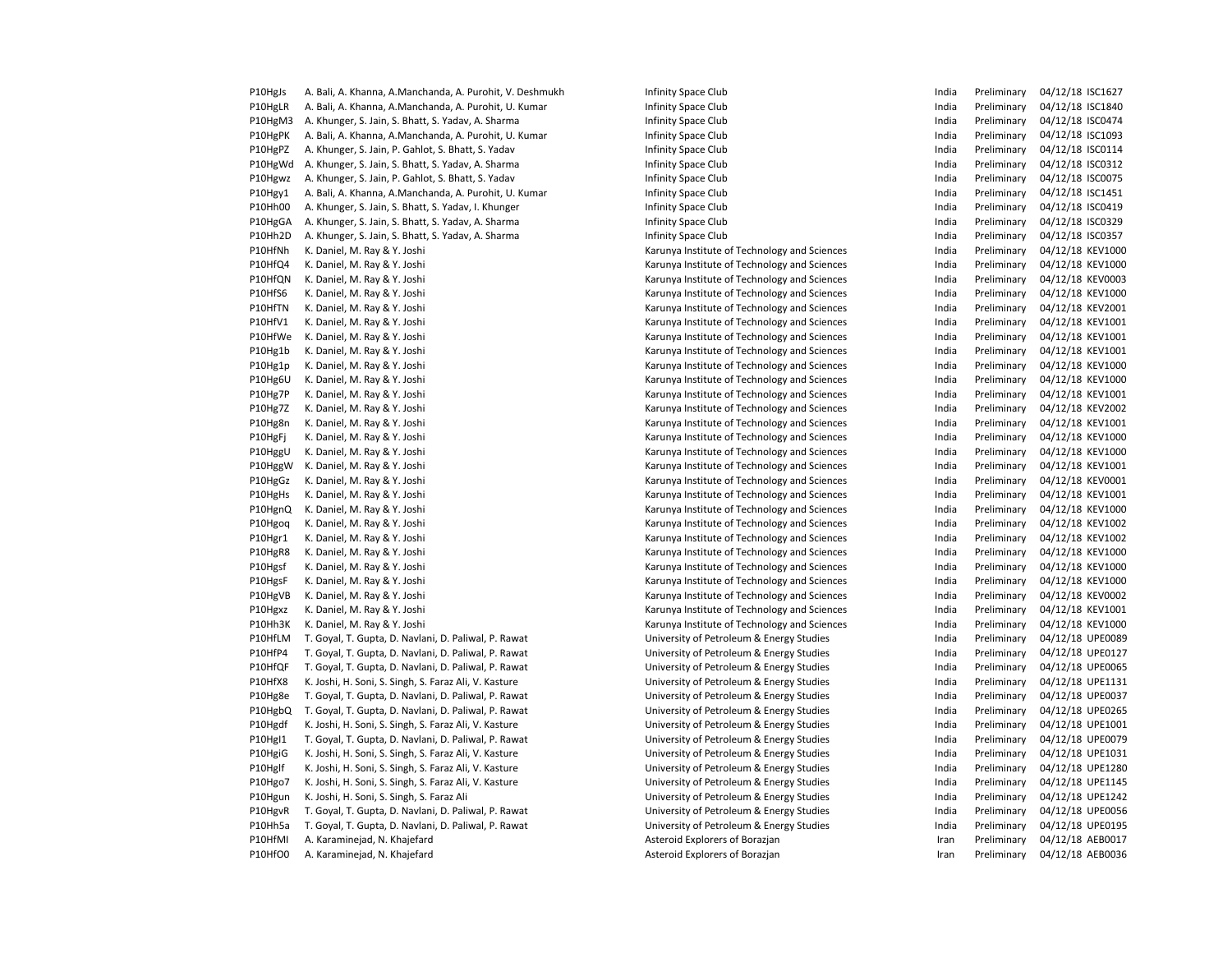| P10HfPt | A. Karaminejad, N. Khajefard      |
|---------|-----------------------------------|
| P10HfSC | A. Karaminejad, N. Khajefard      |
| P10HfW1 | A. Karaminejad, N. Khajefard      |
| P10Hg0V | A. Karaminejad, N. Khajefard      |
| P10Hg22 | A. Karaminejad, N. Khajefard      |
| P10Hg30 | A. Karaminejad, N. Khajefard      |
| P10Hg4A | A. Karaminejad, N. Khajefard      |
| P10Hg5H | A. Karaminejad, N. Khajefard      |
| P10Hg83 | A. Karaminejad, N. Khajefard      |
| P10Hg93 | A. Karaminejad, N. Khajefard      |
| P10Hgca | A. Karaminejad, N. Khajefard      |
| P10Hgcl | A. Karaminejad, N. Khajefard      |
| P10HgCs | A. Karaminejad, N. Khajefard      |
| P10HgCZ | A. Karaminejad, N. Khajefard      |
| P10HgDj | A. Karaminejad, N. Khajefard      |
| P10HgEk | A. Karaminejad, N. Khajefard      |
| P10HgEo | A. Karaminejad, N. Khajefard      |
| P10HgF2 | A. Karaminejad, N. Khajefard      |
| P10Hggz | A. Karaminejad, N. Khajefard      |
| P10Hgh5 | A. Karaminejad, N. Khajefard      |
| P10HgjH | A. Karaminejad, N. Khajefard      |
| P10HgJr | A. Karaminejad, N. Khajefard      |
| P10HgKs | A. Karaminejad, N. Khajefard      |
| P10HgKU | A. Karaminejad, N. Khajefard      |
| P10HgKz | A. Karaminejad, N. Khajefard      |
| P10HgLJ | A. Karaminejad, N. Khajefard      |
| P10HgMP | A. Karaminejad, N. Khajefard      |
| P10HgmQ | A. Karaminejad, N. Khajefard      |
| P10HgNe | A. Karaminejad, N. Khajefard      |
| P10HgQi | A. Karaminejad, N. Khajefard      |
| P10HgrX | A. Karaminejad, N. Khajefard      |
| P10HgSI | A. Karaminejad, N. Khajefard      |
| P10HgvT | A. Karaminejad, N. Khajefard      |
| P10HgWG | A. Karaminejad, N. Khajefard      |
| P10Hgx1 | A. Karaminejad, N. Khajefard      |
| P10HgXe | A. Karaminejad, N. Khajefard      |
| P10HgXm | A. Karaminejad, N. Khajefard      |
| P10HgXN | A. Karaminejad, N. Khajefard      |
| P10Hh5y | A. Karaminejad, N. Khajefard      |
| P10HgJQ | E. Zamora, E. Lagos               |
| P10HgOE | J. Gutierrez                      |
| P10HgPE | F. Martinez                       |
| P10HgPS | J. Sacasa, R. Osorio              |
| P10HgSN | F. Martinez, M. Cruz              |
| P10HgsP | J. Gutierrez                      |
| P10HgVD | J. Gutierrez, E. Zamora, E. Lagos |
| P10HgW1 | J. Sacasa, R. Osorio              |
| P10Hh1O | F. Martinez                       |
| P10Hh4Z | J. Gutierrez                      |
| P10Hh5f | F. Martinez                       |
| P10Hh5t | J. Gutierrez, E. Zamora, E. Lagos |
| P10Hh6B | J. Gutierrez                      |
| P10Hh8j | J. Gutierrez, E. Zamora, E. Lagos |
| P10Hh92 | I Gutierrez                       |

P10HfPt A. Karaminejad, N. Khajefard Asteroid Explorers of Borazjan Iran Preliminary 04/12/18 AEB0004 Asteroid Explorers of Borazjan Asteroid Explorers of Borazjan Asteroid Explorers of Borazjan Asteroid Explorers of Borazjan Asteroid Explorers of Borazjan Asteroid Explorers of Borazjan Asteroid Explorers of Borazjan Asteroid Explorers of Borazjan Asteroid Explorers of Borazjan Asteroid Explorers of Borazjan Asteroid Explorers of Borazjan Asteroid Explorers of Borazjan Asteroid Explorers of Borazjan Asteroid Explorers of Borazjan Asteroid Explorers of Borazjan Asteroid Explorers of Borazjan Asteroid Explorers of Borazjan Asteroid Explorers of Borazjan Asteroid Explorers of Borazjan Asteroid Explorers of Borazjan Asteroid Explorers of Borazjan Asteroid Explorers of Borazjan Asteroid Explorers of Borazjan Asteroid Explorers of Borazjan Asteroid Explorers of Borazjan Asteroid Explorers of Borazjan Asteroid Explorers of Borazjan Asteroid Explorers of Borazjan Asteroid Explorers of Borazjan Asteroid Explorers of Borazjan Asteroid Explorers of Borazjan Asteroid Explorers of Borazjan Asteroid Explorers of Borazjan Asteroid Explorers of Borazjan Asteroid Explorers of Borazjan Asteroid Explorers of Borazjan Asteroid Explorers of Borazjan Asteroid Explorers of Borazjan American Nicaraguan School Nicaragua Preliminary 04/12/18 American Preliminary 04/12 American Nicaraguan School Nicaragua Preliminary 04/12/18 American Preliminary 04/12 American Nicaraguan School Nicaragua Preliminary 04/12/18 American Nicaragua Preliminary 04/12/18 AN American Nicaraguan School Nicaragua Preliminary 04/12/18 American Nicaragua Preliminary 04/12/18 American Nicaraguan School Nicaragua Preliminary 04/12/18 American Preliminary 04/12 American Nicaraguan School Nicaragua Preliminary 04/12/18 American Preliminary 04/12 American Nicaraguan School Nicaragua Preliminary 2012 American Nicaraguan School Nicaragua Preliminary 04/12/18 American Preliminary 04/12 **American Nicaraguan School Nicaragua Preliminary 2016** Nicaraguan School Nicaragua Preliminary 04/12/18 ANS001 American Nicaraguan School Nicaragua Preliminary 04/12/18 American Preliminary 04/12

| Asteroid Explorers of Borazjan | Iran         | Preliminary           | 04/12/18 AEB0004 |
|--------------------------------|--------------|-----------------------|------------------|
| Asteroid Explorers of Borazjan | Iran         | Preliminary           | 04/12/18 AEB0002 |
| Asteroid Explorers of Borazjan | Iran         | Preliminary           | 04/12/18 AEB0002 |
| Asteroid Explorers of Borazjan | Iran         | Preliminary           | 04/12/18 AEB0013 |
| Asteroid Explorers of Borazjan | Iran         | Preliminary           | 04/12/18 AEB0005 |
| Asteroid Explorers of Borazjan | Iran         | Preliminary           | 04/12/18 AEB0016 |
| Asteroid Explorers of Borazjan | Iran         | Preliminary           | 04/12/18 AEB0023 |
| Asteroid Explorers of Borazjan | Iran         | Preliminary           | 04/12/18 AEB0013 |
| Asteroid Explorers of Borazjan | Iran         | Preliminary           | 04/12/18 AEB0010 |
| Asteroid Explorers of Borazjan | Iran         | Preliminary           | 04/12/18 AEB0026 |
| Asteroid Explorers of Borazjan | Iran         | Preliminary           | 04/12/18 AEB0012 |
| Asteroid Explorers of Borazjan | Iran         | Preliminary           | 04/12/18 AEB0001 |
| Asteroid Explorers of Borazjan | Iran         | Preliminary           | 04/12/18 AEB0015 |
| Asteroid Explorers of Borazjan | Iran         | Preliminary           | 04/12/18 AEB0039 |
| Asteroid Explorers of Borazjan | Iran         | Preliminary           | 04/12/18 AEB0009 |
| Asteroid Explorers of Borazjan | Iran         | Preliminary           | 04/12/18 AEB0008 |
| Asteroid Explorers of Borazjan | Iran         | Preliminary           | 04/12/18 AEB0005 |
| Asteroid Explorers of Borazjan | Iran         | Preliminary           | 04/12/18 AEB0013 |
| Asteroid Explorers of Borazjan | Iran         | Preliminary           | 04/12/18 AEB0012 |
| Asteroid Explorers of Borazjan | Iran         | Preliminary           | 04/12/18 AEB0043 |
| Asteroid Explorers of Borazjan | Iran         | Preliminary           | 04/12/18 AEB0013 |
| Asteroid Explorers of Borazjan | Iran         | Preliminary           | 04/12/18 AEB0011 |
| Asteroid Explorers of Borazjan | Iran         | Preliminary           | 04/12/18 AEB0009 |
| Asteroid Explorers of Borazjan | Iran         | Preliminary           | 04/12/18 AEB0017 |
| Asteroid Explorers of Borazjan | Iran         | Preliminary           | 04/12/18 AEB0040 |
| Asteroid Explorers of Borazjan | Iran         | Preliminary           | 04/12/18 AEB0008 |
| Asteroid Explorers of Borazjan | Iran         | Preliminary           | 04/12/18 AEB0006 |
| Asteroid Explorers of Borazjan | Iran         | Preliminary           | 04/12/18 AEB0015 |
| Asteroid Explorers of Borazjan | Iran         | Preliminary           | 04/12/18 AEB0010 |
|                                | Iran         | Preliminary           | 04/12/18 AEB0033 |
| Asteroid Explorers of Borazjan |              |                       |                  |
| Asteroid Explorers of Borazjan | Iran<br>Iran | Preliminary           | 04/12/18 AEB0041 |
| Asteroid Explorers of Borazjan |              | Preliminary           | 04/12/18 AEB0029 |
| Asteroid Explorers of Borazjan | Iran<br>Iran | Preliminary           | 04/12/18 AEB0032 |
| Asteroid Explorers of Borazjan |              | Preliminary           | 04/12/18 AEB0042 |
| Asteroid Explorers of Borazjan | Iran         | Preliminary           | 04/12/18 AEB0001 |
| Asteroid Explorers of Borazjan | Iran         | Preliminary           | 04/12/18 AEB0004 |
| Asteroid Explorers of Borazjan | Iran         | Preliminary           | 04/12/18 AEB0018 |
| Asteroid Explorers of Borazjan | Iran         | Preliminary           | 04/12/18 AEB0031 |
| Asteroid Explorers of Borazjan | Iran         | Preliminary           | 04/12/18 AEB0030 |
| American Nicaraguan School     |              | Nicaragua Preliminary | 04/12/18 ANS0010 |
| American Nicaraguan School     |              | Nicaragua Preliminary | 04/12/18 ANS0006 |
| American Nicaraguan School     |              | Nicaragua Preliminary | 04/12/18 ANS0024 |
| American Nicaraguan School     |              | Nicaragua Preliminary | 04/12/18 ANS0026 |
| American Nicaraguan School     |              | Nicaragua Preliminary | 04/12/18 ANS0012 |
| American Nicaraguan School     |              | Nicaragua Preliminary | 04/12/18 ANS0008 |
| American Nicaraguan School     |              | Nicaragua Preliminary | 04/12/18 ANS0016 |
| American Nicaraguan School     |              | Nicaragua Preliminary | 04/12/18 ANS0027 |
| American Nicaraguan School     |              | Nicaragua Preliminary | 04/12/18 ANS0025 |
| American Nicaraguan School     |              | Nicaragua Preliminary | 04/12/18 ANS0001 |
| American Nicaraguan School     |              | Nicaragua Preliminary | 04/12/18 ANS0021 |
| American Nicaraguan School     |              | Nicaragua Preliminary | 04/12/18 ANS0015 |
| American Nicaraguan School     |              | Nicaragua Preliminary | 04/12/18 ANS0003 |
| American Nicaraguan School     |              | Nicaragua Preliminary | 04/12/18 ANS0018 |
| American Nicaraguan School     |              | Nicaragua Preliminary | 04/12/18 ANS0005 |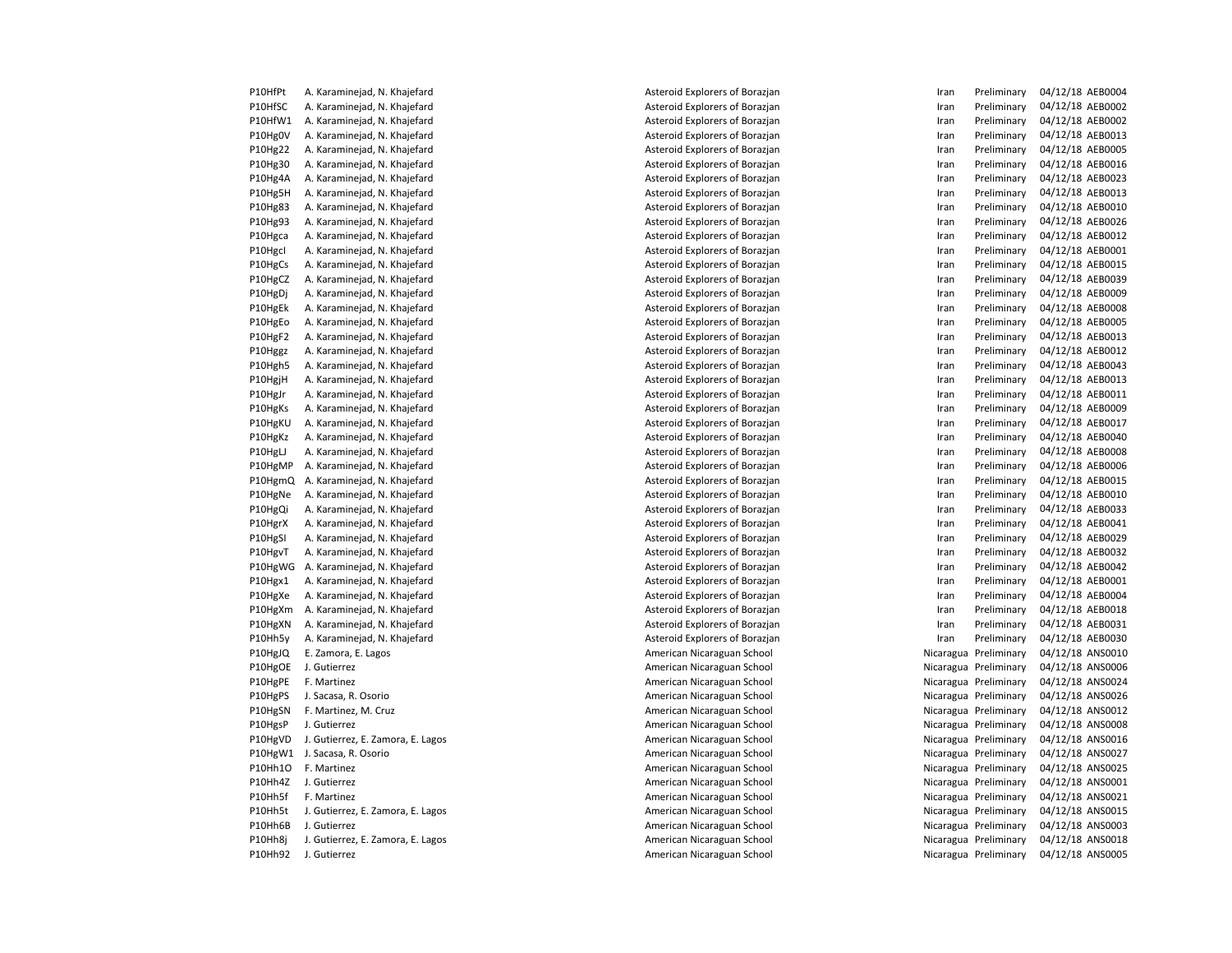| P10HhaG | J. Gutierrez, E. Zamora, E. Lagos                                | American Nicaraguan School             |            | Nicaragua Preliminary | 04/12/18 ANS0014 |
|---------|------------------------------------------------------------------|----------------------------------------|------------|-----------------------|------------------|
| P10HgN5 | Yu, Wei& Lee, Pei Lun                                            | Taipei Municipal Nanhu High School     | Taiwan     | Preliminary           | 04/12/18 NHS0005 |
| P10HgNG | Lee, Pei Lun& Yu, Wei                                            | Taipei Municipal Nanhu High School     | Taiwan     | Preliminary           | 04/12/18 NHS0002 |
| P10HgQS | Zeng, Shun Lin& Lee, Pei Lun                                     | Taipei Municipal Nanhu High School     | Taiwan     | Preliminary           | 04/12/18 NHS0007 |
| P10HgUt | Zeng, Shun Lin& Lee, Pei Lun                                     | Taipei Municipal Nanhu High School     | Taiwan     | Preliminary           | 04/12/18 NHS0001 |
| P10HgYc | Yu, Wei& Lee, Pei Lun                                            | Taipei Municipal Nanhu High School     | Taiwan     | Preliminary           | 04/12/18 NHS0006 |
| P10Hh1I | Lee, Pei Lun& Yu, Wei                                            | Taipei Municipal Nanhu High School     | Taiwan     | Preliminary           | 04/12/18 NHS0008 |
| P10Hh3J | Lee, Pei Lun& Yu, Wei                                            | Taipei Municipal Nanhu High School     | Taiwan     | Preliminary           | 04/12/18 NHS0017 |
| P10HgM8 | Huang Yu Ting                                                    | Taipei Municipal Zhong-Lun High School | Taiwan     | Preliminary           | 04/12/18 ZLH0020 |
| P10HgQ4 | Huang Yu Ting                                                    | Taipei Municipal Zhong-Lun High School | Taiwan     | Preliminary           | 04/12/18 ZLH0023 |
| P10HgR6 | Lee Yun Yang & Lee Chi Chih                                      | Taipei Municipal Zhong-Lun High School | Taiwan     | Preliminary           | 04/12/18 ZLH0030 |
| P10HgSv | Lee Chi Chih                                                     | Taipei Municipal Zhong-Lun High School | Taiwan     | Preliminary           | 04/12/18 ZLH0019 |
| P10HgT5 | Ching Yun Tse & Lee Chi Chih                                     | Taipei Municipal Zhong-Lun High School | Taiwan     | Preliminary           | 04/12/18 ZLH0032 |
| P10HgZ3 | Huang Yu Ting                                                    | Taipei Municipal Zhong-Lun High School | Taiwan     | Preliminary           | 04/12/18 ZLH0024 |
| P10Hh1f | Lee Chi Chih                                                     | Taipei Municipal Zhong-Lun High School | Taiwan     | Preliminary           | 04/12/18 ZLH0011 |
| P10Hh58 | Lee Chi Chih                                                     | Taipei Municipal Zhong-Lun High School | Taiwan     | Preliminary           | 04/12/18 ZLH0016 |
| P10Hh6X | Lee Yun Yang                                                     | Taipei Municipal Zhong-Lun High School | Taiwan     | Preliminary           | 04/12/18 ZLH0031 |
| P10Hh7z | Lee Chi Chih                                                     | Taipei Municipal Zhong-Lun High School | Taiwan     | Preliminary           | 04/12/18 ZLH0018 |
| P10Hh9h | Lee Chi Chih                                                     | Taipei Municipal Zhong-Lun High School | Taiwan     | Preliminary           | 04/12/18 ZLH0010 |
| P10HgLW | M. Sanchez, L. Ferrer, N. Villegas & J. Ramirez                  | Observatorio Liceo 2 Héctor Miranda    | Uruguay    | Preliminary           | 04/12/18 MIR0013 |
| P10HgQg | B. Godoy, M. Michelena, R. Conde, N. Sauco & J. Ramirez          | Observatorio Liceo 2 Héctor Miranda    | Uruguay    | Preliminary           | 04/12/18 MIR0014 |
| P10HgTH | N. Macedo, V. Romero, E. Silva, T. Velara, J. Malzone & F. Gomez | Observatorio Liceo 2 Héctor Miranda    | Uruguay    | Preliminary           | 04/12/18 MIR0003 |
| P10HgTQ | S. Celestino, Y. Trindade, K. Ceballos, A. Santos & J. Ramirez   | Observatorio Liceo 2 Héctor Miranda    | Uruguay    | Preliminary           | 04/12/18 MIR0005 |
| P10HgWj | S. Celestino, Y. Trindade, K. Ceballos, A. Santos & J. Ramirez   | Observatorio Liceo 2 Héctor Miranda    | Uruguay    | Preliminary           | 04/12/18 MIR0004 |
| P10HgYz | B. Godoy, M. Michelena, R. Conde, N. Sauco & J. Ramirez          | Observatorio Liceo 2 Héctor Miranda    | Uruguay    | Preliminary           | 04/12/18 MIR0010 |
| P10HgJg | K. Swift, H. Millard, & C. Martin                                | Lee County HS                          | <b>USA</b> | Preliminary           | 04/12/18 LEE0003 |
| P10Hh7n | G. Mullen & B. Kirksey                                           | Lee County HS                          | <b>USA</b> | Preliminary           | 04/12/18 LEE0001 |
| P10HgLe | H. Nourzad                                                       | The Walker School                      | <b>USA</b> | Preliminary           | 04/12/18 TWS0021 |
| P10HgLH | D. Coke, L. Domergue, M. Monicat                                 | The Walker School                      | <b>USA</b> | Preliminary           | 04/12/18 TWS0019 |
| P10HgMd | E. Kaczynski, A. Catlin                                          | The Walker School                      | <b>USA</b> | Preliminary           | 04/12/18 TWS0014 |
| P10HgQ7 | R. Nicolas, B. Slay                                              | The Walker School                      | <b>USA</b> | Preliminary           | 04/12/18 TWS0011 |
| P10HgR3 | T. Rath, L. DePiero                                              | The Walker School                      | <b>USA</b> | Preliminary           | 04/12/18 TWS0008 |
| P10HgRn | T. Rath, L. DePiero                                              | The Walker School                      | <b>USA</b> | Preliminary           | 04/12/18 TWS0013 |
| P10HgYf | H. Nourzad                                                       | The Walker School                      | <b>USA</b> | Preliminary           | 04/12/18 TWS0018 |
| P10Hh1  | E. Kaczynski, A. Catlin                                          | The Walker School                      | <b>USA</b> | Preliminary           | 04/12/18 TWS0017 |
| P10Hh3a | D. Coke, C. Ott                                                  | The Walker School                      | <b>USA</b> | Preliminary           | 04/12/18 TWS0012 |
| P10Hh7r | E. Kaczynski                                                     | The Walker School                      | <b>USA</b> | Preliminary           | 04/12/18 TWS0006 |
|         |                                                                  |                                        |            |                       |                  |

P10HhaG J. Gutierrez, E. Zamora, E. Lagos American Nicaraguan School Nicaragua Preliminary 04/12/18 ANS0014 Taipei Municipal Nanhu High School **Taiwan** Preliminary 04/12/18 NHS0005 Taipei Municipal Nanhu High School Taiwan Preliminary 04/12/18 NHS0002 Taipei Municipal Nanhu High School **Taiwan Preliminary 04/12/18 NHS0007** P10HgUt Zeng,Shun Lin& Lee, Pei Lun Taipei Municipal Nanhu High School Taiwan Preliminary 04/12/18 NHS0001 Taipei Municipal Nanhu High School Taiwan Preliminary 04/12/18 NHS0006 Taipei Municipal Nanhu High School Taiwan Preliminary 04/12/18 NHS0008 Taipei Municipal Nanhu High School **Taiwan** Preliminary 04/12/18 NHS0017 P10HgM8 Huang Yu Ting Taipei Municipal Zhong-Lun High School Taiwan Preliminary 04/12/18 ZLH0020 P10HgQ4 Huang Yu Ting Taipei Municipal Zhong-Lun High School Taiwan Preliminary 04/12/18 ZLH0023 P10HgR6 Lee Yun Yang & Lee Chi Chih Taipei Municipal Zhong-Lun High School Taiwan Preliminary 04/12/18 ZLH0030 P10HgSv Lee Chi Chih Taipei Municipal Zhong-Lun High School Taiwan Preliminary 04/12/18 ZLH0019 Taipei Municipal Zhong-Lun High School Taiwan Preliminary 04/12/18 ZLH0032 P10HgZ3 Huang Yu Ting Taipei Municipal Zhong-Lun High School Taiwan Preliminary 04/12/18 ZLH0024 Taipei Municipal Zhong-Lun High School Taiwan Preliminary 04/12/18 ZLH0011 P10Hh58 Lee Chi Chih Taipei Municipal Zhong-Lun High School Taiwan Preliminary 04/12/18 ZLH0016 P10Hh6X Lee Yun Yang Taipei Municipal Zhong-Lun High School Taiwan Preliminary 04/12/18 ZLH0031 Taipei Municipal Zhong-Lun High School Taiwan Preliminary 04/12/18 ZLH0018 P10Hh9h Lee Chi Chih Taipei Municipal Zhong-Lun High School Taiwan Preliminary 04/12/18 ZLH0010 Observatorio Liceo 2 Héctor Miranda **M. Sanchez, L. Ramirez C. A. B. A. A. A. A. A. A.** B. R. R. R. R. R. R. D. D Observatorio Liceo 2 Héctor Miranda **M. Sauco B. Conde, N. Sauco A. Conde, N. Sauco 2 Hector Miranda Uruguay Preliminary 04/12/18 MIR0014** P10HgTH N. Macedo, V. Romero, E. Silva, T. Velara, J. Malzone & F. Gomez Observatorio Liceo 2 Héctor Miranda Uruguay Preliminary 04/12/18 MIR0003 Observatorio Liceo 2 Héctor Miranda **M. A. Santos A. Santos A. Santos A. Santos A. Santos A. Santos A. Santos A. Santos A. Santos A. Santos A. Santos A. Santos A. Santos A. Santos A. Santos A. Santos A. Santos A. Santos A.** Observatorio Liceo 2 Héctor Miranda<br>
Uruguay Preliminary 04/12/18 MIR0004 Observatorio Liceo 2 Héctor Miranda **M. A. Condettera, R. A. Conde, N. Sauco 2 Hector Miranda** Uruguay Preliminary 04/12/18 MIR0010 P10Hh8Y C. Grindstaff, B. Slay Samuel Compared the Walker School The Walker School Compared The Walker School Compared the USA Preliminary 04/12/18 TWS0005 Pederal Institute of Espirito Santo - Campus Cariacica Brazil Preliminary 04/13/18 KAP0001 Federal Institute of Espírito Santo - Cariacica Campus Brazil Preliminary 04/13/18 YUD0006 Pederal Institute of Espírito Santo - Cariacica Campus Brazil Preliminary 04/13/18 EIS0004 Pederal Institute of Espírito Santo - Cariacica Campus Brazil Preliminary 04/13/18 JOJ0005 Pederal Institute of Espírito Santo - Cariacica Campus Brazil Preliminary 04/13/18 SAM0001 Bal Bharati Public School-Grh Marg **India Breliminary 04/13/18 KUN2401** Bal Bharati Public School-Grh Marg **India** Preliminary 04/13/18 KUN2500 Bal Bharati Public School-Grh Marg **India Preliminary 04/13/18 ISC1100** 

| P10HnCG | U. Sheybak, A. Maximenko, K. Hitrova, P. Neckrashevich, D. Pliska | <b>SCH157</b>                                          | Belarus | Preliminary | 04/13/18 SCH0028 |
|---------|-------------------------------------------------------------------|--------------------------------------------------------|---------|-------------|------------------|
| P10HnfG | U. Sheybak, A. Maximenko, K. Hitrova, P. Neckrashevich, D. Pliska | <b>SCH157</b>                                          | Belarus | Preliminary | 04/13/18 SCH0044 |
| P10HnGg | U. Sheybak, A. Maximenko, K. Hitrova, P. Neckrashevich, D. Pliska | <b>SCH157</b>                                          | Belarus | Preliminary | 04/13/18 SCH0029 |
| P10Hngz | U. Sheybak, A. Maximenko, K. Hitrova, P. Neckrashevich, D. Pliska | <b>SCH157</b>                                          | Belarus | Preliminary | 04/13/18 SCH0041 |
| P10HniM | U. Sheybak, A. Maximenko, K. Hitrova, P. Neckrashevich, D. Pliska | <b>SCH157</b>                                          | Belarus | Preliminary | 04/13/18 SCH0024 |
| P10Hn5u | D. Andrade, L. Amorim, M. Santos & M. Soella                      | Federal Institute of Espirito Santo - Campus Cariacica | Brazil  | Preliminary | 04/13/18 KAP0001 |
| P10Hmml | A. Mageski, M. Santos, M. Ramos, R. Aleixo & Y. Anastácio         | Federal Institute of Espírito Santo - Cariacica Campus | Brazil  | Preliminary | 04/13/18 YUD0006 |
| P10HnEV | A. Mageski, M. Santos, M. Ramos, R. Aleixo & Y. Anastácio         | Federal Institute of Espírito Santo - Cariacica Campus | Brazil  | Preliminary | 04/13/18 EIS0004 |
| P10Hnlb | A. Mageski, M. Santos, M. Ramos, R. Aleixo & Y. Anastácio         | Federal Institute of Espírito Santo - Cariacica Campus | Brazil  | Preliminary | 04/13/18 JOJ0005 |
| P10Hnvc | A. Mageski, M. Santos, M. Ramos, R. Aleixo & Y. Anastácio         | Federal Institute of Espírito Santo - Cariacica Campus | Brazil  | Preliminary | 04/13/18 SAM000: |
| P10HmB2 | K. Dhawan & S. Vashist                                            | Bal Bharati Public School-Grh Marg                     | India   | Preliminary | 04/13/18 KUN2401 |
| P10Hmi1 | K. Dhawan & S. Vashist                                            | Bal Bharati Public School-Grh Marg                     | India   | Preliminary | 04/13/18 KUN2500 |
| P10HnHn | S. Vashist & K. Dhawan                                            | Bal Bharati Public School-Grh Marg                     | India   | Preliminary | 04/13/18 ISC1100 |
| P10Hnnh | S. Vashist & K. Dhawan                                            | Bal Bharati Public School-Grh Marg                     | India   | Preliminary | 04/13/18 ISC1103 |